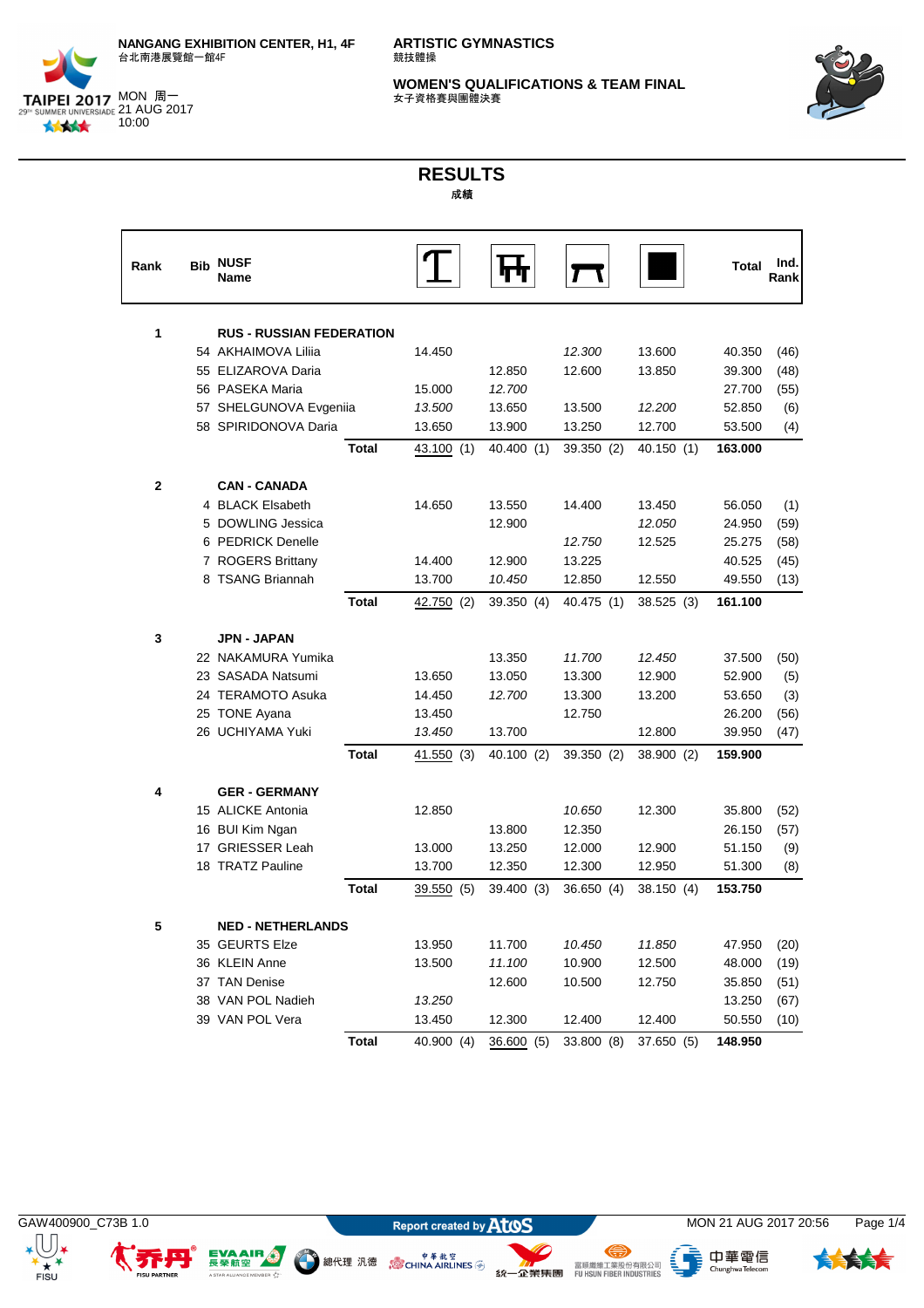



## **RESULTS** 成績

| Rank | <b>Bib NUSF</b><br><b>Name</b> |              |            |               |            |            | Total   | Ind.<br>Rank |
|------|--------------------------------|--------------|------------|---------------|------------|------------|---------|--------------|
| 6    | <b>TPE - CHINESE TAIPEI</b>    |              |            |               |            |            |         |              |
|      | 65 CHUANG Hsiu-Ju              |              | 12.600     | 11.325        | 11.150     | 11.750     | 46.825  | (23)         |
|      | 66 CHUANG Shu-Yun              |              |            |               | 11.100     | 11.700     | 22.800  | (63)         |
|      | 67 LO Yu-Ju                    |              | 13.500     | 9.200         |            |            | 22.700  | (64)         |
|      | 68 MAI LIU Hsiang-Han          |              | 12.850     | 11.700        | 11.300     | 12.350     | 48.200  | (18)         |
|      | 69 TSAI Chia-Jung              |              | 12.800     | 11.200        | 10.500     | 11.600     | 46.100  | (27)         |
|      |                                | <b>Total</b> | 39.150 (6) | 34.225 (6)    | 33.550(11) | 35.800 (7) | 142.725 |              |
| 7    | <b>POR - PORTUGAL</b>          |              |            |               |            |            |         |              |
|      | 46 ABRANTES Diana              |              | 11.550     | 9.350         | 11.300     | 11.500     | 43.700  | (39)         |
|      | 47 MARTINS Ana Filipa          |              | 13.400     | 12.450        | 13.000     | 12.700     | 51.550  | (7)          |
|      | 48 ROMERO Ines                 |              | 12.150     | 9.800         | 11.200     | 11.650     | 44.800  | (34)         |
|      |                                | <b>Total</b> | 37.100(10) | 31.600(10)    | 35.500 (6) | 35.850 (6) | 140.050 |              |
| 8    | <b>KOR - REPUBLIC of KOREA</b> |              |            |               |            |            |         |              |
|      | 29 EUM Dayeon                  |              | 12.650     | 11.350        | 11.800     | 10.850     | 46.650  | (25)         |
|      | 30 JEONG Heeyeon               |              |            | 8.900         | 9.450      |            | 18.350  | (66)         |
|      | 31 JUNG Choongmin              |              | 12.650     |               |            | 11.400     | 24.050  | (62)         |
|      | 32 KIM Chaeyeon                |              | 11.550     | 9.600         | 12.150     | 10.450     | 43.750  | (38)         |
|      | 33 LEE Hyebeen                 |              | 11.950     | 11.500        | 11.750     | 11.550     | 46.750  | (24)         |
|      |                                | <b>Total</b> | 37.250 (9) | 32.450<br>(8) | 35.700 (5) | 33.800(12) | 139.200 |              |
| 9    | <b>FIN-FINLAND</b>             |              |            |               |            |            |         |              |
|      | 11 LEINONEN Maija Karoliina    |              | 12.850     | 11.750        | 12.450     | 11.900     | 48.950  | (15)         |
|      | 12 URVIKKO Annika Kristiin     |              | 13.400     | 10.850        | 11.350     | 11.750     | 47.350  | (22)         |
|      | 13 VUOSJOKI Veronika           |              | 11.150     | 10.900        | 10.000     | 10.375     | 42.425  | (44)         |
|      |                                | <b>Total</b> | 37.400(8)  | 33.500 (7)    | 33.800 (8) | 34.025(11) | 138.725 |              |
| 10   | <b>NOR - NORWAY</b>            |              |            |               |            |            |         |              |
|      | 40 BRAATEN Sofie               |              | 12.300     | 10.550        | 11.800     | 11.900     | 46.550  | (26)         |
|      | 41 NEURAUTER Mira              |              |            | 10.300        | 10.600     | 10.950     | 31.850  | (53)         |
|      | 42 NYGAARD Thea                |              |            |               |            |            |         |              |
|      | 43 SKAATTUN Sofie              |              | 12.300     | 11.450        | 10.400     | 11.450     | 45.600  | (29)         |
|      | 44 WORPVIK Anna                |              | 11.800     | 9.650         | 11.800     | 10.750     | 44.000  | (37)         |
|      |                                | <b>Total</b> | 36.400(11) | 32.300 (9)    | 34.200 (7) | 34.300 (9) | 137.200 |              |
| 11   | <b>RSA - SOUTH AFRICA</b>      |              |            |               |            |            |         |              |
|      | 50 CUMMINS Claudia Jane        |              | 13.450     | 7.800         | 11.200     | 12.200     | 44.650  | (36)         |
|      | 51 LOTTER Tylah Ann            |              |            |               | 11.350     | 11.000     | 22.350  | (65)         |
|      | 52 MAGUIRE Angela Hilda        |              | 12.750     | 10.750        | 10.500     | 11.000     | 45.000  | (31)         |
|      | 53 MANN Bianca Fallon          |              | 12.550     | 11.850        | 10.650     | 10.800     | 45.850  | (28)         |
|      |                                | <b>Total</b> | 38.750 (7) | 30.400(11)    | 33.200(12) | 34.200(10) | 136.550 |              |



EVAAIR ...

n v<sup>4</sup>r

A STAR ALLIANCE

 $+ +$ 

<sup>中華航空</sup>線代理 汎德 (SCHINA AIRLINES )



GAW400900\_C73B 1.0 **MON 21 AUG 2017 20:56** Page 2/4

、<br>- ChunghwaTelecom

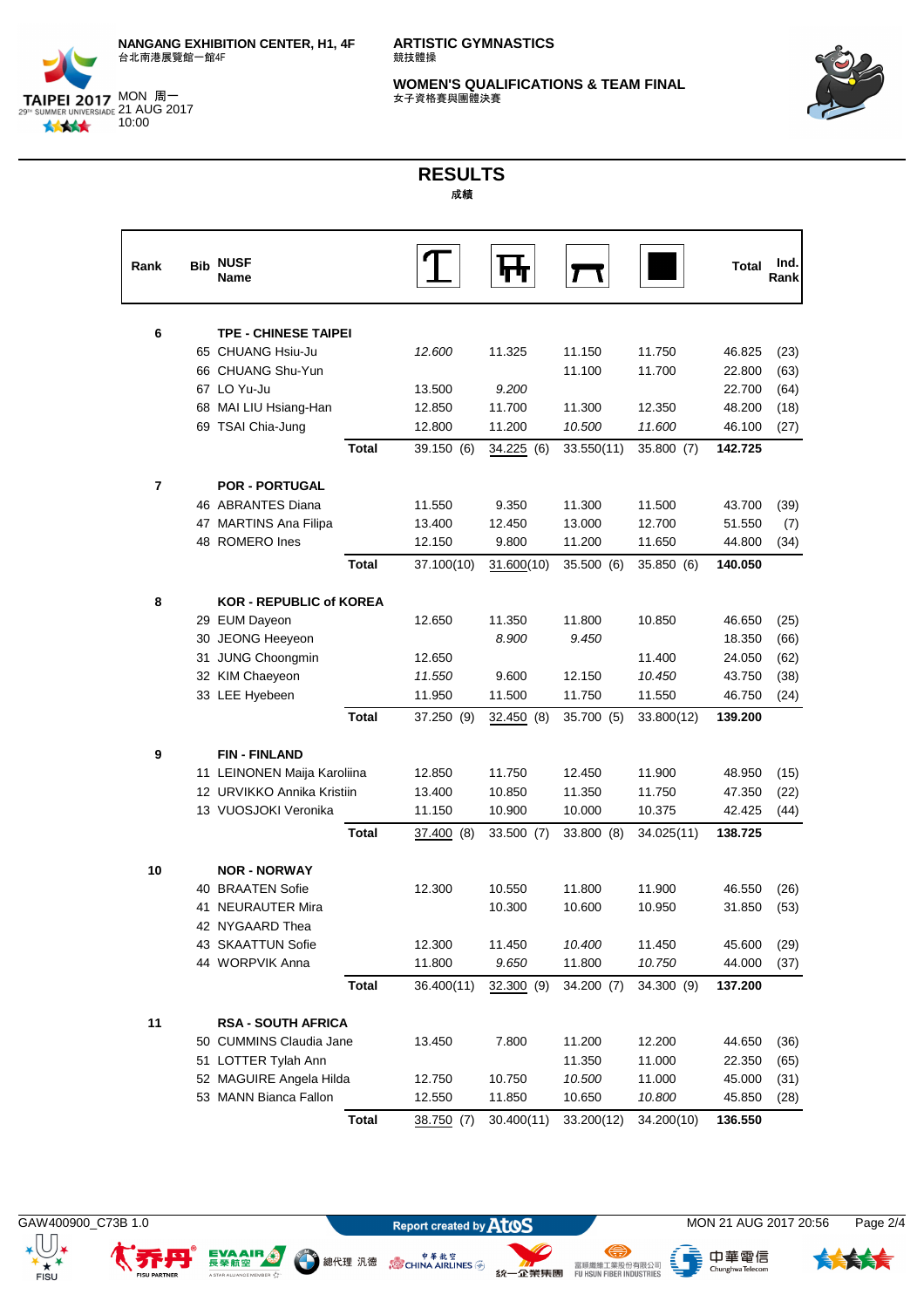



## **RESULTS** 成績

| Rank | <b>Bib</b> | <b>NUSF</b><br>Name                                |                    |            |            |            | Total   | Ind<br>Rank |
|------|------------|----------------------------------------------------|--------------------|------------|------------|------------|---------|-------------|
| 12   |            | <b>SLO - SLOVENIA</b>                              |                    |            |            |            |         |             |
|      |            | 59 CIKAC Ana                                       | 11.450             | 7.900      | 9.550      |            | 28.900  | (54)        |
|      |            | 60 KAMNIKAR Ivana                                  | 11.400             | 11.900     | 9.850      | 12.000     | 45.150  | (30)        |
|      |            | 61 KING Sara                                       | 12.200             | 10.525     | 10.650     | 11.500     | 44.875  | (33)        |
|      |            | 62 SAJN Adela                                      |                    |            | 13.250     | 11.500     | 24.750  | (60)        |
|      |            | <b>Total</b>                                       | 35.050(12)         | 30.325(12) | 33.750(10) | 35.000 (8) | 134.125 |             |
|      |            |                                                    | <b>INDIVIDUALS</b> |            |            |            |         |             |
|      |            |                                                    |                    |            |            |            |         |             |
|      |            | <b>KAZ - KAZAKHSTAN</b>                            |                    |            |            |            |         |             |
|      |            | 27 CHUIKINA Yekaterina                             | 12.550             | 9.950      | 11.900     | 10.300     | 44.700  | (35)        |
|      |            | 28 GEIDT Anna                                      | 12.800             | 11.600     | 8.400      | 9.650      | 42.450  | (43)        |
|      |            | <b>HUN - HUNGARY</b>                               |                    |            |            |            |         |             |
|      |            | 20 AL-SALTY Dalia                                  | 12.900             | 11.550     | 12.500     | 11.900     | 48.850  | (16)        |
|      |            | 21 BOECZOEGO Dorina                                | 13.600             |            | 11.500     | 12.650     | 37.750  | (49)        |
|      |            |                                                    |                    |            |            |            |         |             |
|      |            | <b>ROU - ROMANIA</b><br>49 IORDACHE Larisa-Andreea | 14.450             |            | 13.450     |            |         |             |
|      |            |                                                    |                    | 14.150     |            | 13.650     | 55.700  | (2)         |
|      |            | <b>POL - POLAND</b>                                |                    |            |            |            |         |             |
|      |            | 45 JANIK Gabriela                                  | 13.750             | 13.050     | 11.650     | 11.750     | 50.200  | (11)        |
|      |            |                                                    |                    |            |            |            |         |             |
|      |            | <b>SVK - SLOVAKIA</b>                              |                    |            |            |            |         |             |
|      |            | 64 MOKOSOVA Barbora                                | 13.700             | 12.900     | 11.300     | 12.100     | 50.000  | (12)        |
|      |            | <b>AUT - AUSTRIA</b>                               |                    |            |            |            |         |             |
|      |            | 2 MADER Jasmin                                     | 13.450             | 12.400     | 11.450     | 11.800     | 49.100  | (14)        |
|      |            |                                                    |                    |            |            |            |         |             |
|      |            | <b>BEL - BELGIUM</b>                               |                    |            |            |            |         |             |
|      |            | 3 MOTTEN Dorien Eva                                | 13.750             | 12.250     | 9.700      | 12.500     | 48.200  | (17)        |
|      |            | <b>TUR - TURKEY</b>                                |                    |            |            |            |         |             |
|      |            | 70 MUTLU Demet                                     | 13.150             | 11.200     | 11.050     | 12.150     | 47.550  | (21)        |
|      |            |                                                    |                    |            |            |            |         |             |
|      |            | <b>DOM - DOMINICAN REPUBLIC</b>                    |                    |            |            |            |         |             |
|      |            | 10 PENA ABREU Yamilet                              | 14.000             | 9.250      | 9.700      | 11.950     | 44.900  | (32)        |
|      |            | <b>SUI - SWITZERLAND</b>                           |                    |            |            |            |         |             |
|      |            | 63 BARLOGGIO Caterina                              | 10.800             | 8.300      | 12.150     | 12.050     | 43.300  | (40)        |
|      |            |                                                    |                    |            |            |            |         |             |
|      |            | <b>ARG - ARGENTINA</b>                             |                    |            |            |            |         |             |
|      |            | 1 AVILA Tatiana                                    | 12.300             | 10.000     | 9.950      | 10.350     | 42.600  | (41)        |

 $\star$   $\boxed{\cup}$   $\star$  $+ +$ 

EVAAIR O

R V<sup>4</sup>

A STAR ALLIANCE

⊜

● 總代理 汎德 。 。 ● <sup>申 革 航 空</sup>

GAW400900\_C73B 1.0 **MON 21 AUG 2017 20:56** Page 3/4

、<br>- Chunghwa Telecom